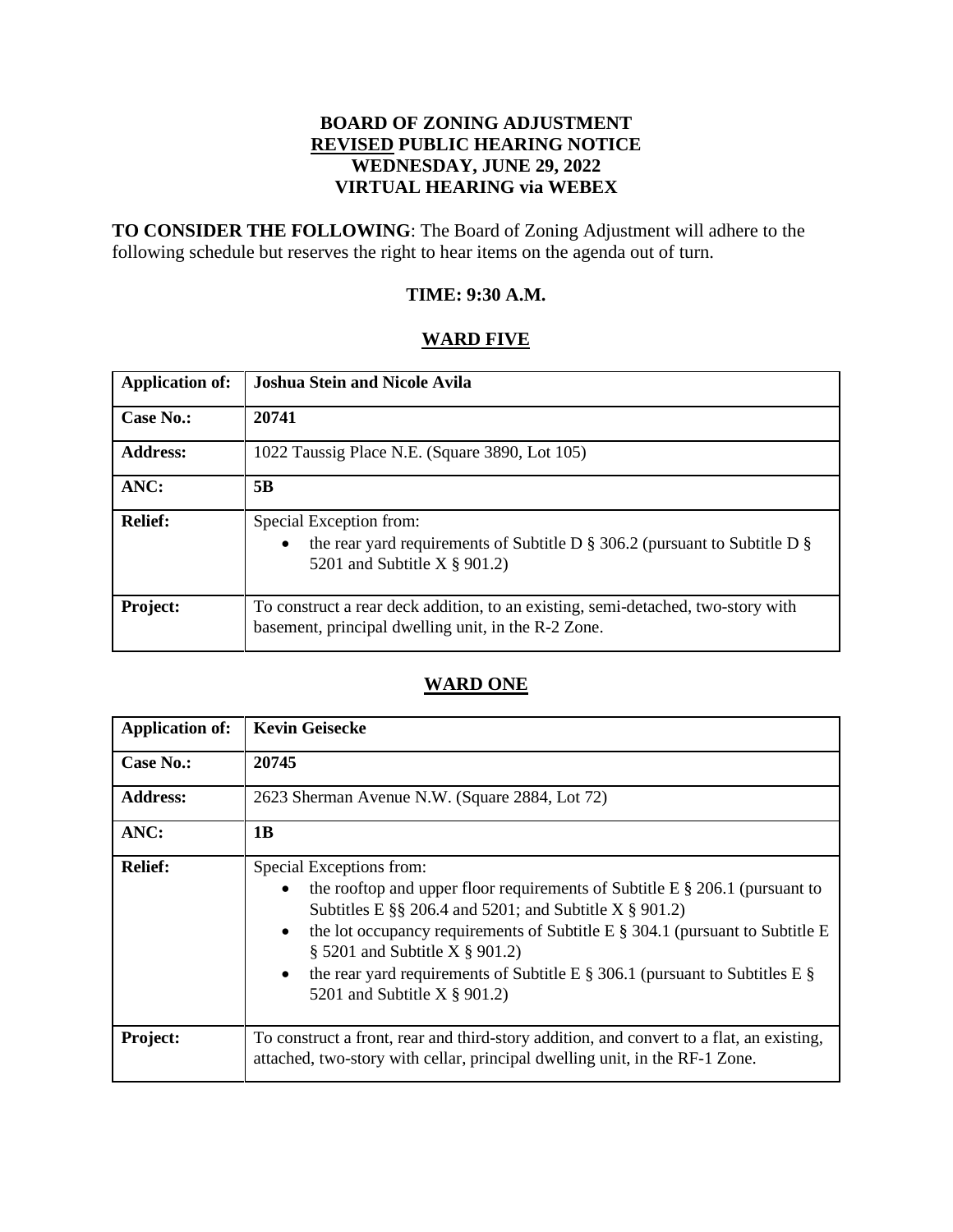#### BZA PUBLIC HEARING NOTICE (REVISED) JUNE 29, 2022 PAGE NO. 2

# **Application of: Michael P. Stavrianos and Zoya Gleizer Case No.: 20747 Address:** 3212 Garfield Street N.W. (Square 2120, Lot 15) **ANC: 3C Relief:** Special Exceptions from: • the lot occupancy requirements of Subtitle D § 404.1 (pursuant to Subtitle D § 5201 and Subtitle X § 901.2) • the rear yard requirements of Subtitle D  $\S$  406.1 (pursuant to Subtitles D  $\S$ 5201 and Subtitle X § 901.2) **Project:** To construct a one-story rear addition, to an existing, detached, two-story with cellar, principal dwelling unit, in the R-6 Zone.

# **WARD THREE**

# **WARD FIVE**

| <b>Application of:</b> | The Catholic Charities of the Archdiocese of Washington                                                                                                                                                                                                                                                                                                                       |
|------------------------|-------------------------------------------------------------------------------------------------------------------------------------------------------------------------------------------------------------------------------------------------------------------------------------------------------------------------------------------------------------------------------|
| <b>Case No.:</b>       | 20749                                                                                                                                                                                                                                                                                                                                                                         |
| <b>Address:</b>        | 801 Buchanan Street N.E. (Parcel 135/71)                                                                                                                                                                                                                                                                                                                                      |
| ANC:                   | 5A                                                                                                                                                                                                                                                                                                                                                                            |
| <b>Relief:</b>         | Special Exceptions from:<br>the matter of right uses of Subtitle U $\S$ 401 (pursuant to Subtitle U $\S$<br>$\bullet$<br>203.1(m), Subtitle U § 320.1, Subtitle U § 420.1, Subtitle X § 104.1; and<br>Subtitle $X \$ 901.2)<br>the minimum vehicle parking requirements of Subtitle C $\S$ 701 (pursuant to<br>$\bullet$<br>Subtitles C $\S$ 703.2 and Subtitle X $\S$ 901.2) |
| Project:               | To construct a new, private school building in the RA-1 Zone.                                                                                                                                                                                                                                                                                                                 |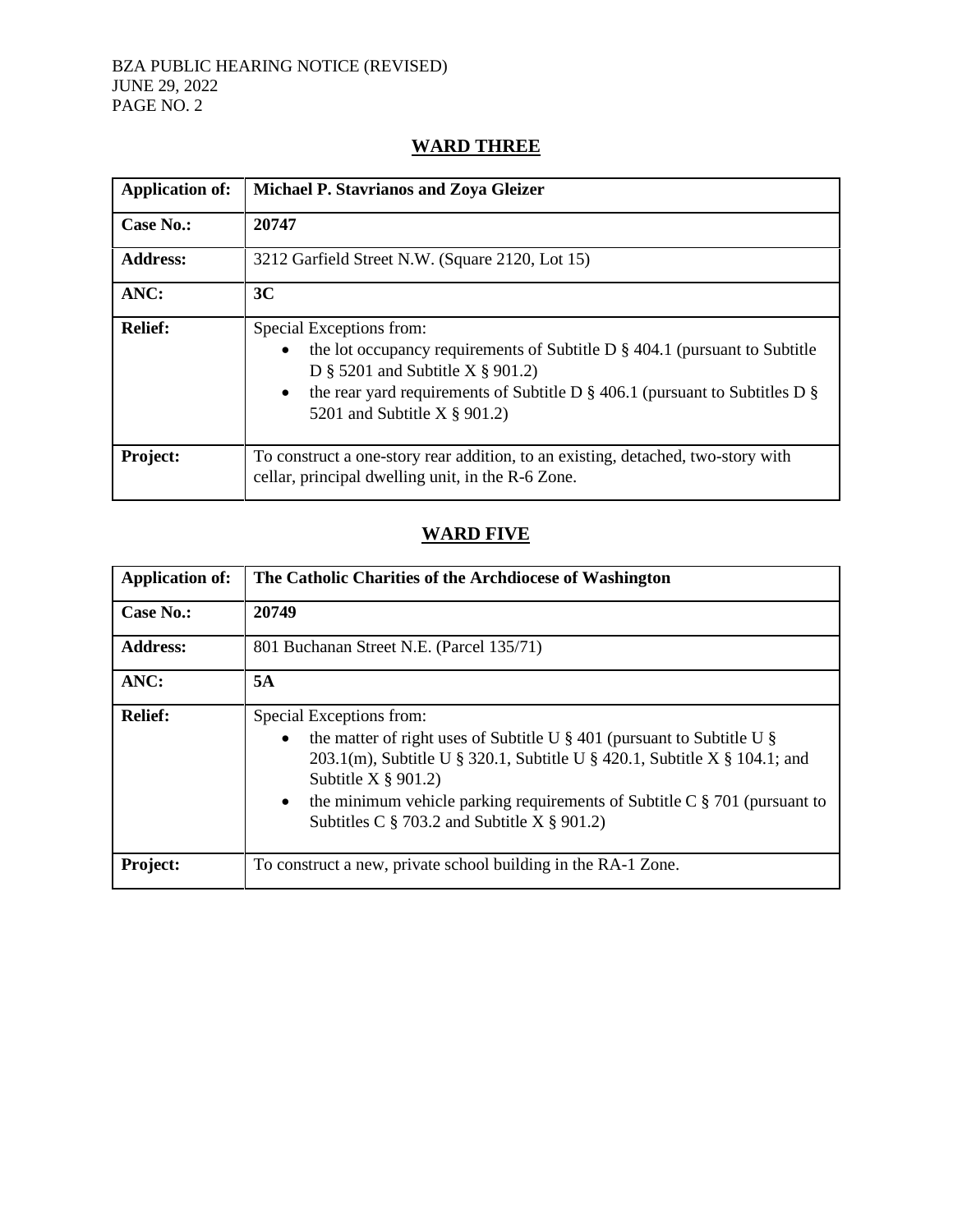#### BZA PUBLIC HEARING NOTICE (REVISED) JUNE 29, 2022 PAGE NO. 3

| <b>Application of:</b> | 801 Buchanan Investment Partners, LLC                                                                                                                                                                                                                                                      |
|------------------------|--------------------------------------------------------------------------------------------------------------------------------------------------------------------------------------------------------------------------------------------------------------------------------------------|
| Case No.:              | 20751                                                                                                                                                                                                                                                                                      |
| <b>Address:</b>        | 801 Buchanan Street N.E. (Parcel 135/71)                                                                                                                                                                                                                                                   |
| ANC:                   | 5A                                                                                                                                                                                                                                                                                         |
| <b>Relief:</b>         | Special Exceptions from:<br>the matter of right uses of Subtitle U $\S$ 401 (pursuant to Subtitle U $\S$ 421.1<br>$\bullet$<br>and Subtitle $X \$ 901.2)<br>the subdivision regulations of Subtitle C $\S$ 302 (pursuant to Subtitles C $\S$<br>$\bullet$<br>305.1 and Subtitle X § 901.2) |
| Project:               | To construct 11 new, detached, multiple dwelling unit buildings, with 81-units in<br>total, in the RA-1 Zone.                                                                                                                                                                              |

# **WARD FIVE**

## **PLEASE NOTE:**

This public hearing will be held virtually through WebEx. Information for parties and the public to participate, view, or listen to the public hearing will be provided on the Office of Zoning website and in the case record for each application or appeal by the Friday before the hearing date.

The public hearing in these cases will be conducted in accordance with the provisions of Subtitles X and Y of the District of Columbia Municipal Regulations, Title 11, including the text provided in the Notice of Emergency and Proposed Rulemaking adopted by the Zoning Commission on May 11, 2020, in Z.C. Case No. 20-11.

Individuals and organizations interested in any application may testify at the public hearing via WebEx or by phone and are strongly encouraged to sign up to testify 24 hours prior to the start of the hearing on OZ's website at<https://dcoz.dc.gov/> or by calling Robert Reid at 202-727-5471. Pursuant to Subtitle Y, Chapter 2 of the Regulations, the Board may impose time limits on the testimony of all individuals and organizations.

Individuals and organization may also submit written comments to the Board by uploading submissions via IZIS or by email to **bzasubmissions@dc.gov**. Submissions are strongly encouraged to be sent at least 24 hours prior to the start of the hearing.

## **Do you need assistance to participate?**

*\*Note that party status is not permitted in Foreign Missions cases.*

## **Do you need assistance to participate?**

*Amharic* ለመሳተፍ ዕርዳታ ያስፈልግዎታል?